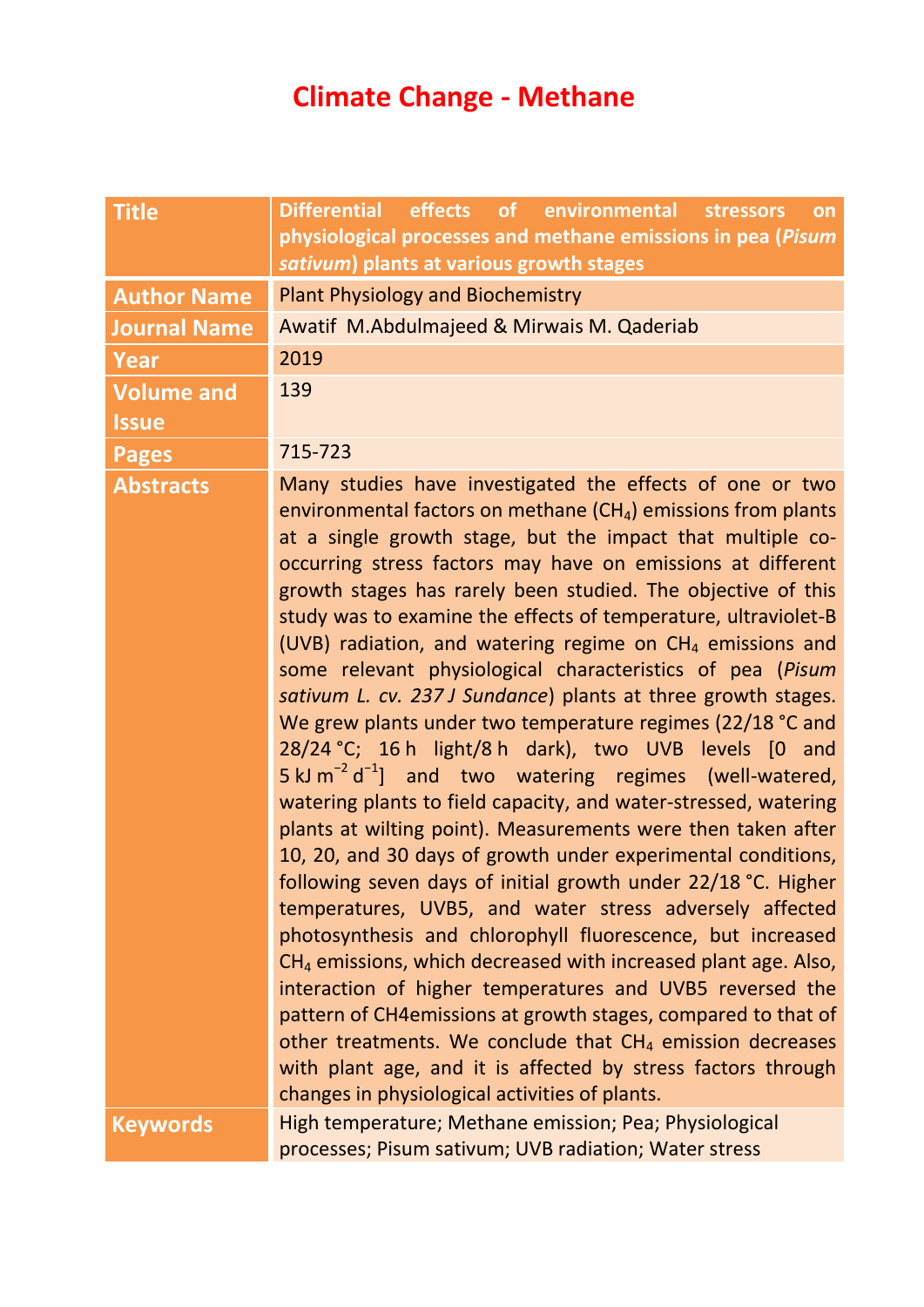| <b>Title</b>                      | Plant species effect on $CO2$ and $CH4$ emissions from pilot<br>constructed wetlands in Mediterranean area                                                                                                                                                                                                                                                                                                                                                                                                                                                                                                                                                                                                                                                                                                                                                                                                                                                                                                                                                                                                                                                                                                                                                                                                                                                                                                                                                                                                                                                                                                                                                                                                                                                                                                                                                                                                                                                                                                                                                                                                            |  |
|-----------------------------------|-----------------------------------------------------------------------------------------------------------------------------------------------------------------------------------------------------------------------------------------------------------------------------------------------------------------------------------------------------------------------------------------------------------------------------------------------------------------------------------------------------------------------------------------------------------------------------------------------------------------------------------------------------------------------------------------------------------------------------------------------------------------------------------------------------------------------------------------------------------------------------------------------------------------------------------------------------------------------------------------------------------------------------------------------------------------------------------------------------------------------------------------------------------------------------------------------------------------------------------------------------------------------------------------------------------------------------------------------------------------------------------------------------------------------------------------------------------------------------------------------------------------------------------------------------------------------------------------------------------------------------------------------------------------------------------------------------------------------------------------------------------------------------------------------------------------------------------------------------------------------------------------------------------------------------------------------------------------------------------------------------------------------------------------------------------------------------------------------------------------------|--|
| <b>Author Name</b>                | <b>Ecological Engineering</b>                                                                                                                                                                                                                                                                                                                                                                                                                                                                                                                                                                                                                                                                                                                                                                                                                                                                                                                                                                                                                                                                                                                                                                                                                                                                                                                                                                                                                                                                                                                                                                                                                                                                                                                                                                                                                                                                                                                                                                                                                                                                                         |  |
| <b>Journal Name</b>               | Carmelo Maucieri, Maurizio Borin, Mirco Milani, Giuseppe<br>L.Cirelli, Antonio C. Barbera                                                                                                                                                                                                                                                                                                                                                                                                                                                                                                                                                                                                                                                                                                                                                                                                                                                                                                                                                                                                                                                                                                                                                                                                                                                                                                                                                                                                                                                                                                                                                                                                                                                                                                                                                                                                                                                                                                                                                                                                                             |  |
| Year                              | 2019                                                                                                                                                                                                                                                                                                                                                                                                                                                                                                                                                                                                                                                                                                                                                                                                                                                                                                                                                                                                                                                                                                                                                                                                                                                                                                                                                                                                                                                                                                                                                                                                                                                                                                                                                                                                                                                                                                                                                                                                                                                                                                                  |  |
| <b>Volume and</b><br><b>Issue</b> | 134                                                                                                                                                                                                                                                                                                                                                                                                                                                                                                                                                                                                                                                                                                                                                                                                                                                                                                                                                                                                                                                                                                                                                                                                                                                                                                                                                                                                                                                                                                                                                                                                                                                                                                                                                                                                                                                                                                                                                                                                                                                                                                                   |  |
| <b>Pages</b>                      | 112-117                                                                                                                                                                                                                                                                                                                                                                                                                                                                                                                                                                                                                                                                                                                                                                                                                                                                                                                                                                                                                                                                                                                                                                                                                                                                                                                                                                                                                                                                                                                                                                                                                                                                                                                                                                                                                                                                                                                                                                                                                                                                                                               |  |
| <b>Abstracts</b>                  | The aim of this research was to evaluate the role of constructed wetland<br>(CW) horizontal sub-surface flow pilot-plant beds vegetation, comparing<br>four perennial herbaceous plant species with an unvegetated bed, on<br>carbon dioxide (CO <sub>2</sub> ) and methane (CH <sub>4</sub> ) emissions, and CO <sub>2</sub> (eq) budgets.<br>The research was conducted from April 1st to November 30 <sup>th</sup> in 2012 and<br>2013 in a pilot plant located in San Michele di Ganzaria (Sicily, Italy) that<br>treated urban wastewaters, studying Phragmites australis(Cav.) Trin. ex<br>Steud. (common reed), Arundo donax L. (giant reed), Chrysopogon<br>zizanioides (L.) Roberty (vetiver) and Miscanthus x giganteus Greef et<br>Deu. (miscanthus). Results showed a greater aboveground biomass yield<br>in the second experimental year than the first one for all species except<br>vetiver, which showed a 10.5% reduction. Considering CWs gases<br>emission, a significantly higher $CO2$ emission (+52.5%) was monitored in<br>2013 than 2012 whereas $CH_4$ had the opposite trend (-97.0%). Seasons<br>and plant species influenced gases emission. The lower $CO2$ emission<br>(median value 5.2 $g$ m-2 d-1) was monitored during the spring seasons<br>when instead was monitored the highest $CH4$ emission (median value<br>0.232 g m <sup>-2</sup> d <sup>-1</sup> ). Opposite $CO_2$ and CH <sub>4</sub> emissions were found in fall. A.<br>donax, M. giganteus and P. australis determined significantly higher (2.9<br>times) CO <sub>2</sub> emission than C. zizanioides and unvegetated bed. Vegetated<br>beds showed a positive $CO2$ (eq) total balance with the best results<br>calculated for A. donax whereas, as expected, it was negative for the<br>unvegetated bed, with a cumulative $CO2(eq)$ emission of 6.68 kg m-2.<br>Obtained results confirm the active and key role of plant species used in<br>the CW systems and indicate A. donax as the most environmentally<br>friendly species to use under Mediterranean climate conditions, followed<br>by P. australis. |  |
| <b>Keywords</b>                   | Arundo donax L.; Phragmites australis (Cav.) Trin. ex Steud.;<br>Chrysopogon zizanioides (L.) Roberty; Mischantus x giganteus<br>Greef et Deu.; $CO2(eq)$ balance                                                                                                                                                                                                                                                                                                                                                                                                                                                                                                                                                                                                                                                                                                                                                                                                                                                                                                                                                                                                                                                                                                                                                                                                                                                                                                                                                                                                                                                                                                                                                                                                                                                                                                                                                                                                                                                                                                                                                     |  |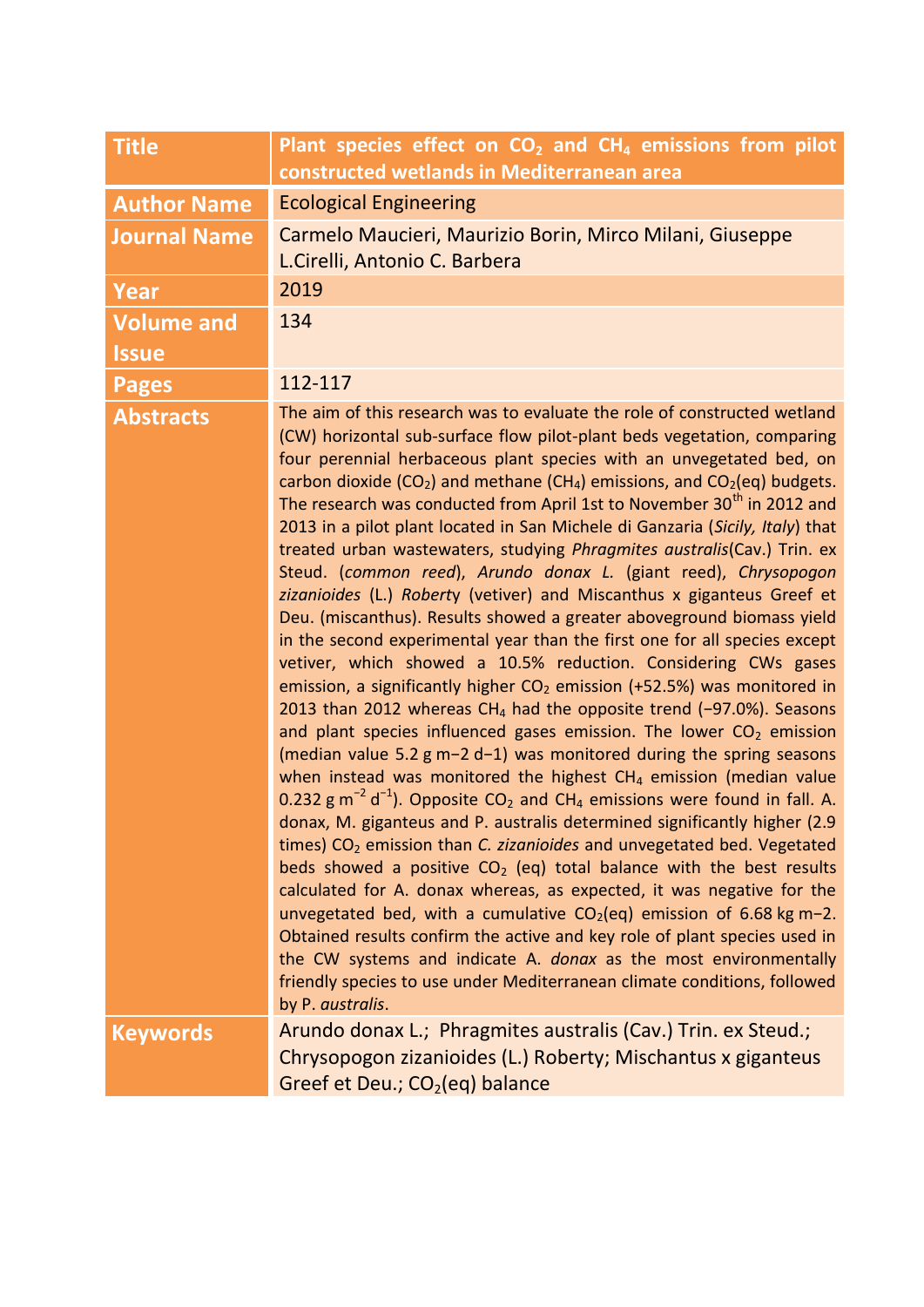| <b>Title</b>                  | The role of methane in future climate strategies: mitigation<br>potentials and climate impacts                                                                                                                                                                                                                                                                                                                                                                                                                                                                                                                                                                                                                                                                                                                                                                                                                                                                                                                                                                                                                                                                                                                                                                                                                                                                                                                                                                                                                                                                                                                              |
|-------------------------------|-----------------------------------------------------------------------------------------------------------------------------------------------------------------------------------------------------------------------------------------------------------------------------------------------------------------------------------------------------------------------------------------------------------------------------------------------------------------------------------------------------------------------------------------------------------------------------------------------------------------------------------------------------------------------------------------------------------------------------------------------------------------------------------------------------------------------------------------------------------------------------------------------------------------------------------------------------------------------------------------------------------------------------------------------------------------------------------------------------------------------------------------------------------------------------------------------------------------------------------------------------------------------------------------------------------------------------------------------------------------------------------------------------------------------------------------------------------------------------------------------------------------------------------------------------------------------------------------------------------------------------|
| <b>Author</b><br><b>Name</b>  | Mathijs Harmsen, Detlef P. van Vuuren, Benjamin Leon Bodirsky,<br>Jean Chateau, Olivier Durand-Lasserve, Laurent Drouet, Oliver<br>Fricko, Shinichiro Fujimori, David E. H. J. Gernaat, Tatsuya Hanaoka,<br>Jérôme Hilaire, Kimon Keramidas, Gunnar Luderer, Maria Cecilia P.<br>Moura, Fuminori Sano, Steven J. Smith & Kenichi Wada                                                                                                                                                                                                                                                                                                                                                                                                                                                                                                                                                                                                                                                                                                                                                                                                                                                                                                                                                                                                                                                                                                                                                                                                                                                                                       |
| <b>Journal</b><br><b>Name</b> | <b>Climatic Change</b>                                                                                                                                                                                                                                                                                                                                                                                                                                                                                                                                                                                                                                                                                                                                                                                                                                                                                                                                                                                                                                                                                                                                                                                                                                                                                                                                                                                                                                                                                                                                                                                                      |
| Year                          | 2018                                                                                                                                                                                                                                                                                                                                                                                                                                                                                                                                                                                                                                                                                                                                                                                                                                                                                                                                                                                                                                                                                                                                                                                                                                                                                                                                                                                                                                                                                                                                                                                                                        |
| <b>Volume</b>                 | 155, 431                                                                                                                                                                                                                                                                                                                                                                                                                                                                                                                                                                                                                                                                                                                                                                                                                                                                                                                                                                                                                                                                                                                                                                                                                                                                                                                                                                                                                                                                                                                                                                                                                    |
| and Issue                     |                                                                                                                                                                                                                                                                                                                                                                                                                                                                                                                                                                                                                                                                                                                                                                                                                                                                                                                                                                                                                                                                                                                                                                                                                                                                                                                                                                                                                                                                                                                                                                                                                             |
| <b>Pages</b>                  | $1 - 17$                                                                                                                                                                                                                                                                                                                                                                                                                                                                                                                                                                                                                                                                                                                                                                                                                                                                                                                                                                                                                                                                                                                                                                                                                                                                                                                                                                                                                                                                                                                                                                                                                    |
| <b>Abstracts</b>              | This study examines model-specific assumptions and projections of<br>methane $(CH4)$ emissions in deep mitigation scenarios generated by<br>integrated assessment models (IAMs). For this, scenarios of nine<br>models are compared in terms of sectoral and regional $CH4$ emission<br>reduction strategies, as well as resulting climate impacts. The<br>models' projected reduction potentials are compared to sector and<br>technology-specific reduction potentials found in<br>literature.<br>Significant cost-effective and non-climate policy related reductions<br>are projected in the reference case (10-36% compared to a "frozen<br>emission factor" scenario in 2100). Still, compared to 2010, CH <sub>4</sub><br>emissions are expected to rise steadily by 9-72% (up to 412 to 654<br>Mt CH <sub>4</sub> /year). Ambitious $CO2$ reduction measures could by<br>themselves lead to a reduction of $CH4$ emissions due to a reduction<br>of fossil fuels (22-48% compared to the reference case in 2100).<br>However, direct $CH_4$ mitigation is crucial and more effective in<br>bringing down $CH_4$ (50–74% compared to the reference case). Given<br>the limited reduction potential, agriculture $CH4$ emissions are<br>projected to constitute an increasingly larger share of total<br>anthropogenic CH <sub>4</sub> emissions in mitigation scenarios. Enteric<br>fermentation in ruminants is in that respect by far the largest<br>mitigation bottleneck later in the century with a projected 40 - 78%<br>of total remaining $CH_4$ emissions in 2100 in a strong (2°C) climate<br>policy case. |
| <b>Keywords</b>               | methane $(CH_4)$ emissions; mitigation; climate impacts; frozen<br>emission factor; fossil fuels; reduction potential; anthropogenic &<br>fermentation                                                                                                                                                                                                                                                                                                                                                                                                                                                                                                                                                                                                                                                                                                                                                                                                                                                                                                                                                                                                                                                                                                                                                                                                                                                                                                                                                                                                                                                                      |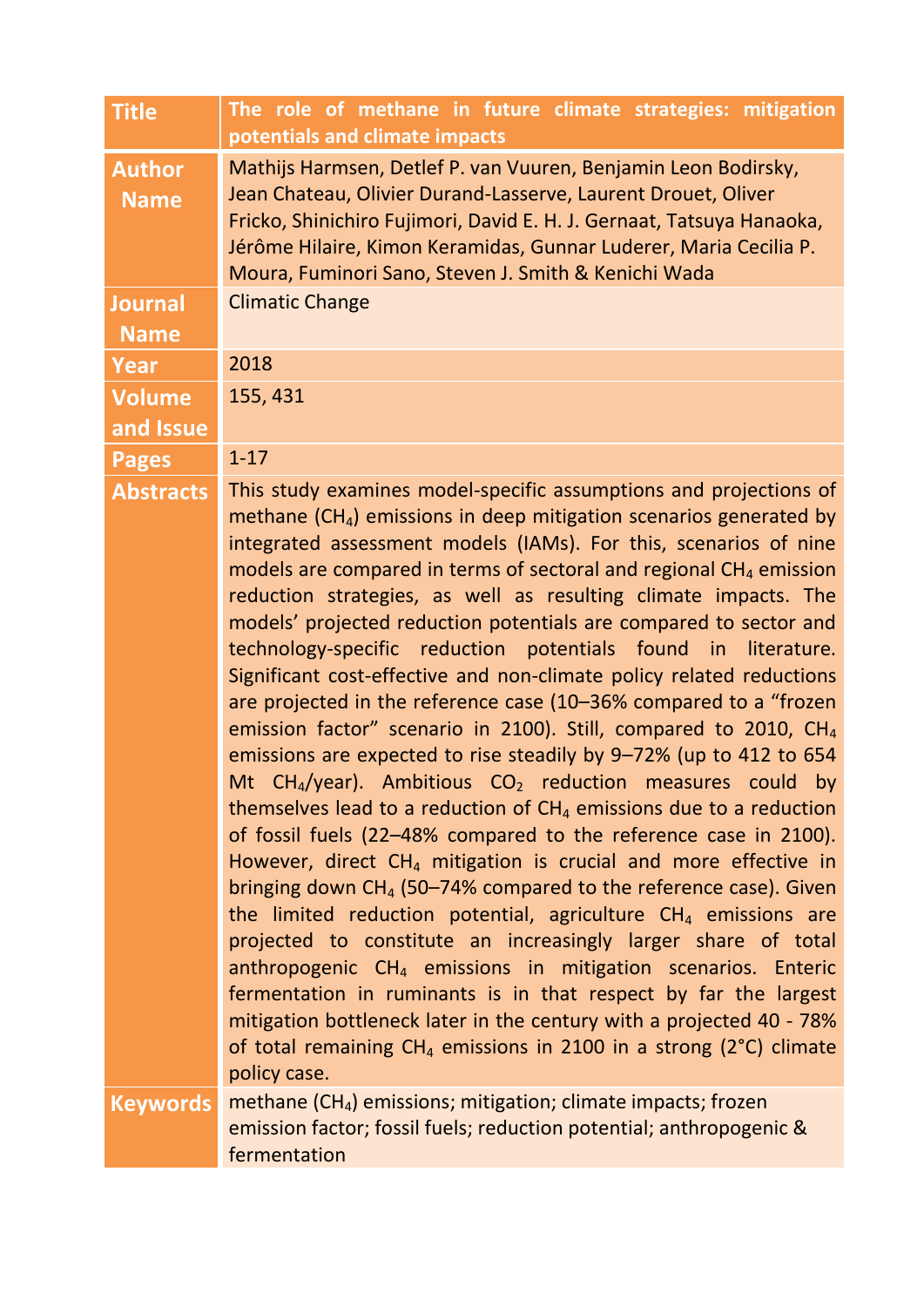| <b>Title</b>        | Methane production and emissions in trees and<br>forests                                                                                                                                                                                                                                                                                                                                                                                                                                                                                                                                                                                                                                                                                                                                                                                                                                                                                                                                                                                                                                                                                                                                                                                                                                                                                                                                                                                                            |
|---------------------|---------------------------------------------------------------------------------------------------------------------------------------------------------------------------------------------------------------------------------------------------------------------------------------------------------------------------------------------------------------------------------------------------------------------------------------------------------------------------------------------------------------------------------------------------------------------------------------------------------------------------------------------------------------------------------------------------------------------------------------------------------------------------------------------------------------------------------------------------------------------------------------------------------------------------------------------------------------------------------------------------------------------------------------------------------------------------------------------------------------------------------------------------------------------------------------------------------------------------------------------------------------------------------------------------------------------------------------------------------------------------------------------------------------------------------------------------------------------|
| <b>Author Name</b>  | Kristofer R. Covey & J. Patrick Megonigal                                                                                                                                                                                                                                                                                                                                                                                                                                                                                                                                                                                                                                                                                                                                                                                                                                                                                                                                                                                                                                                                                                                                                                                                                                                                                                                                                                                                                           |
| <b>Journal Name</b> | <b>New Phytologist</b>                                                                                                                                                                                                                                                                                                                                                                                                                                                                                                                                                                                                                                                                                                                                                                                                                                                                                                                                                                                                                                                                                                                                                                                                                                                                                                                                                                                                                                              |
| Year                | 2018                                                                                                                                                                                                                                                                                                                                                                                                                                                                                                                                                                                                                                                                                                                                                                                                                                                                                                                                                                                                                                                                                                                                                                                                                                                                                                                                                                                                                                                                |
| <b>Volume and</b>   | 222                                                                                                                                                                                                                                                                                                                                                                                                                                                                                                                                                                                                                                                                                                                                                                                                                                                                                                                                                                                                                                                                                                                                                                                                                                                                                                                                                                                                                                                                 |
| <b>Issue</b>        |                                                                                                                                                                                                                                                                                                                                                                                                                                                                                                                                                                                                                                                                                                                                                                                                                                                                                                                                                                                                                                                                                                                                                                                                                                                                                                                                                                                                                                                                     |
| <b>Pages</b>        | $35 - 51$                                                                                                                                                                                                                                                                                                                                                                                                                                                                                                                                                                                                                                                                                                                                                                                                                                                                                                                                                                                                                                                                                                                                                                                                                                                                                                                                                                                                                                                           |
| <b>Abstracts</b>    | Forest ecosystem methane $(CH_4)$ research has focused on soils,<br>but trees are also important sources and sinks in forest CH<br>budgets. Living and dead trees transport and emit CH<br>produced in soils; living trees and dead wood emit CH<br>produced inside trees by microorganisms; and trees produce<br>CH through an abiotic photochemical process. Here, were view<br>the state of the science on the production, consumption,<br>transport, and emission of CH by living and dead trees, and the<br>spatial and temporal dynamics of these processes across<br>hydrologic gradients inclusive of wetland and upland<br>ecosystems. Emerging research demonstrates that tree CH<br>emissions can significantly increase the source strength of<br>wetland forests, and modestly decrease the sink strength of<br>upland forests. Scaling from stem or leaf measurements to<br>trees or forests is limited by knowledge of the mechanisms by<br>which trees transport soil-produced CH, microbial processes<br>produce and oxidize CH inside trees, a lack of mechanistic<br>models, the diffuse nature of forest CH fluxes, complex overlap<br>between sources and sinks, and extreme variation across<br>individuals. Understanding the complex processes that<br>regulate CH source - sink dynamics in trees and forests<br>requires cross-disciplinary research and new conceptual<br>models that transcend the traditional binary classification of |
| <b>Keywords</b>     | wetland vs. upland forest.<br>Forest ecosystem; microorganisms; photochemical; wetland;<br>sink dynamics; upland forest.                                                                                                                                                                                                                                                                                                                                                                                                                                                                                                                                                                                                                                                                                                                                                                                                                                                                                                                                                                                                                                                                                                                                                                                                                                                                                                                                            |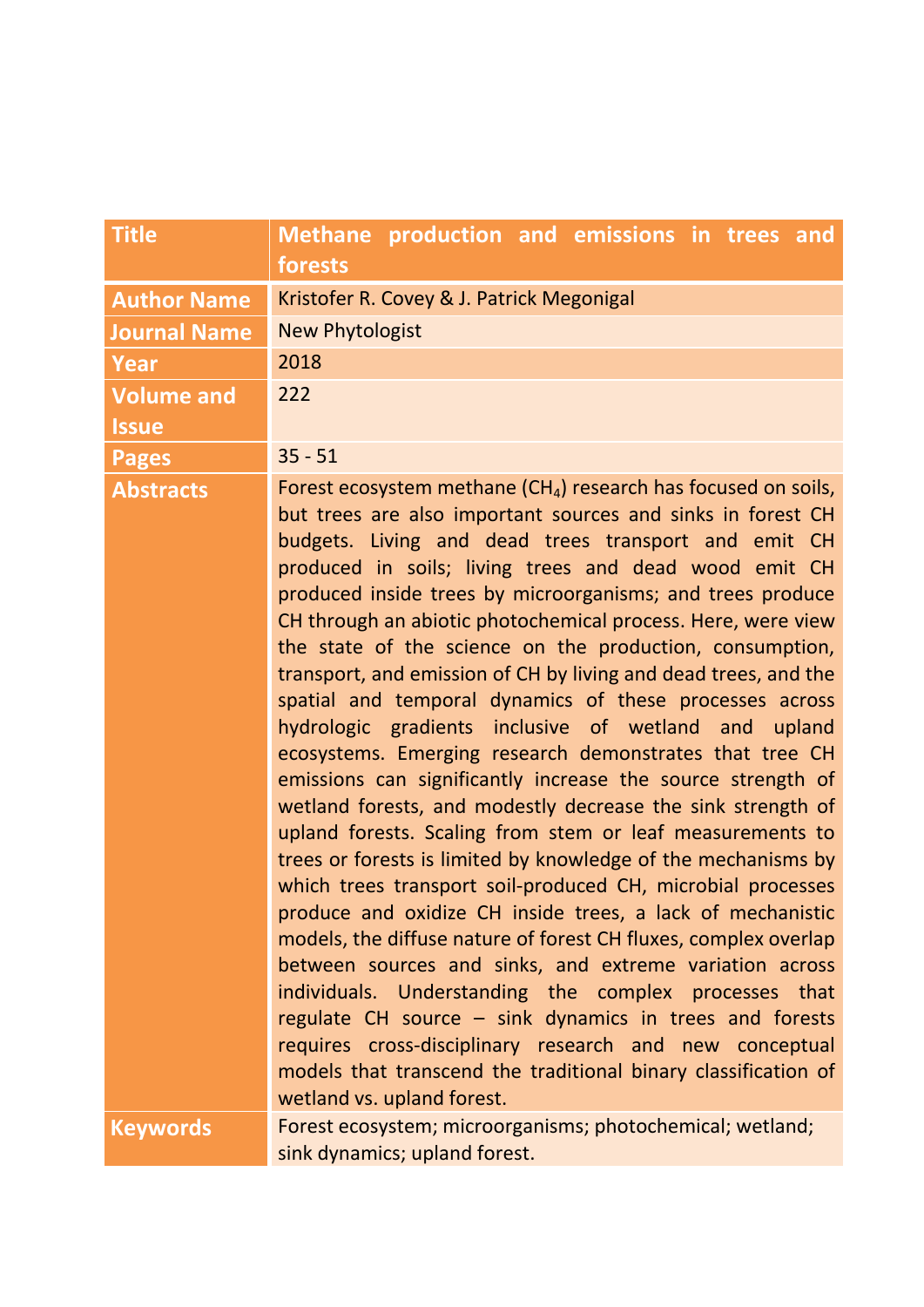| <b>Title</b>        | Emerging role of wetland methane emissions in driving 21st<br>century climate change                                                                                                                                                                                                                                                                                                                                                                                                                                                                                                                                                                                                                                                                                                                                                                                                                                                                                                                                                                                                                                                                                                                                                                                                                                                                                                                                                                                                                                                                                                                                                                                                                                                                                                                                                                                             |  |
|---------------------|----------------------------------------------------------------------------------------------------------------------------------------------------------------------------------------------------------------------------------------------------------------------------------------------------------------------------------------------------------------------------------------------------------------------------------------------------------------------------------------------------------------------------------------------------------------------------------------------------------------------------------------------------------------------------------------------------------------------------------------------------------------------------------------------------------------------------------------------------------------------------------------------------------------------------------------------------------------------------------------------------------------------------------------------------------------------------------------------------------------------------------------------------------------------------------------------------------------------------------------------------------------------------------------------------------------------------------------------------------------------------------------------------------------------------------------------------------------------------------------------------------------------------------------------------------------------------------------------------------------------------------------------------------------------------------------------------------------------------------------------------------------------------------------------------------------------------------------------------------------------------------|--|
| <b>Author Name</b>  | Zhen Zhang, Niklaus E. Zimmermann, Andrea Stenke, Xin Li,<br>Elke L. Hodson, Gaofeng Zhu, Chunlin Huang & Benjamin<br>Poulter                                                                                                                                                                                                                                                                                                                                                                                                                                                                                                                                                                                                                                                                                                                                                                                                                                                                                                                                                                                                                                                                                                                                                                                                                                                                                                                                                                                                                                                                                                                                                                                                                                                                                                                                                    |  |
| <b>Journal Name</b> | Proceedings of the National Academy of Sciences (PNAS)                                                                                                                                                                                                                                                                                                                                                                                                                                                                                                                                                                                                                                                                                                                                                                                                                                                                                                                                                                                                                                                                                                                                                                                                                                                                                                                                                                                                                                                                                                                                                                                                                                                                                                                                                                                                                           |  |
| <b>Year</b>         | 2017                                                                                                                                                                                                                                                                                                                                                                                                                                                                                                                                                                                                                                                                                                                                                                                                                                                                                                                                                                                                                                                                                                                                                                                                                                                                                                                                                                                                                                                                                                                                                                                                                                                                                                                                                                                                                                                                             |  |
| <b>Volume and</b>   | 114,36                                                                                                                                                                                                                                                                                                                                                                                                                                                                                                                                                                                                                                                                                                                                                                                                                                                                                                                                                                                                                                                                                                                                                                                                                                                                                                                                                                                                                                                                                                                                                                                                                                                                                                                                                                                                                                                                           |  |
| <b>Issue</b>        |                                                                                                                                                                                                                                                                                                                                                                                                                                                                                                                                                                                                                                                                                                                                                                                                                                                                                                                                                                                                                                                                                                                                                                                                                                                                                                                                                                                                                                                                                                                                                                                                                                                                                                                                                                                                                                                                                  |  |
| <b>Pages</b>        | 9647-9652                                                                                                                                                                                                                                                                                                                                                                                                                                                                                                                                                                                                                                                                                                                                                                                                                                                                                                                                                                                                                                                                                                                                                                                                                                                                                                                                                                                                                                                                                                                                                                                                                                                                                                                                                                                                                                                                        |  |
| <b>Abstracts</b>    | Wetland methane $(CH_4)$ emissions are the largest natural source in<br>the global $CH4$ budget, contributing to roughly one third of total<br>natural and anthropogenic emissions. As the second most<br>important anthropogenic greenhouse gas in the atmosphere after<br>$CO2$ , CH <sub>4</sub> is strongly associated with climate feedbacks. However,<br>due to the paucity of data, wetland $CH4$ feedbacks were not fully<br>assessed in the Intergovernmental Panel on Climate Change Fifth<br>Assessment Report. The degree to which future expansion of<br>wetlands and CH4emissions will evolve and consequently drive<br>climate feedbacks is thus a question of major concern. Here we<br>present an ensemble estimate of wetland $CH4$ emissions driven by<br>38 general circulation models for the $21st$ century. We find that<br>climate change-induced increases in boreal wetland extent and<br>temperature-driven increases in tropical $CH4$ emissions will<br>dominate anthropogenic $CH_4$ emissions by 38 to 56% toward the<br>end of the 21st century under the Representative Concentration<br>Pathway (RCP2.6). Depending on scenarios, wetland $CH4$ feedbacks<br>translate to an increase in additional global mean radiative forcing<br>of 0.04 W•m-2 to 0.19 W•m-2 by the end of the $21^{st}$ century.<br>Under the "worst-case" RCP8.5 scenario, with no climate<br>mitigation, boreal CH <sub>4</sub> emissions are enhanced by 18.05 Tg to 41.69<br>Tg, due to thawing of inundated areas during the cold season<br>(December to May) and rising temperature, while tropical CH <sub>4</sub><br>emissions accelerate with a total increment of 48.36 Tg to 87.37 Tg<br>by 2099. Our results suggest that climate mitigation policies must<br>consider mitigation of wetland $CH4$ feedbacks to maintain average<br>global warming below 2°C. |  |
| <b>Keywords</b>     | global warming potential; climate feedbacks; inundation;<br>radiative forcing; climate mitigation                                                                                                                                                                                                                                                                                                                                                                                                                                                                                                                                                                                                                                                                                                                                                                                                                                                                                                                                                                                                                                                                                                                                                                                                                                                                                                                                                                                                                                                                                                                                                                                                                                                                                                                                                                                |  |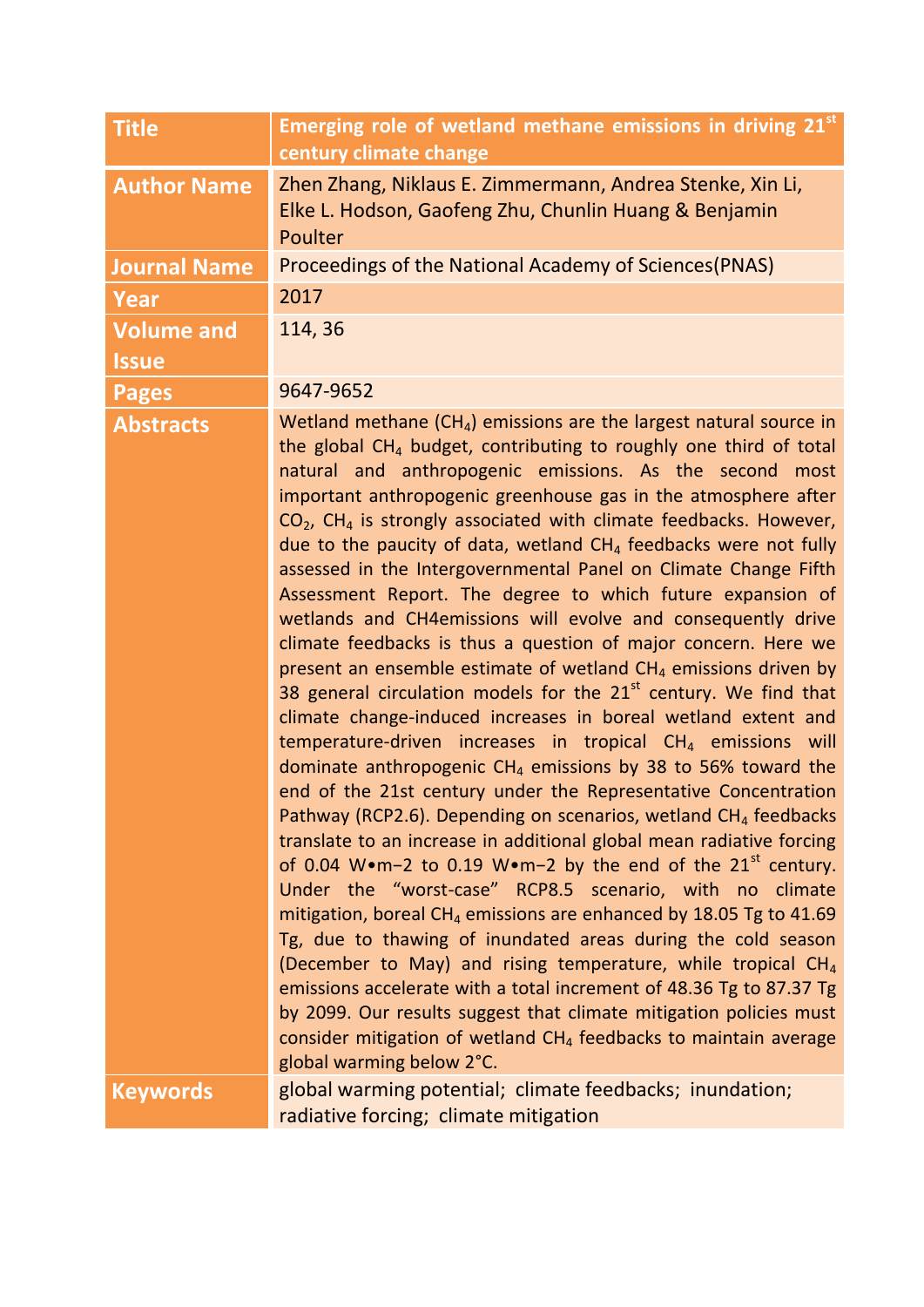| <b>Title</b>            | The growing role of methane in anthropogenic<br>climate change                                                                                                                                                                                                                                                                                                                                                                                                                                                                                                                                                                                                                                                                                                                                                                                           |
|-------------------------|----------------------------------------------------------------------------------------------------------------------------------------------------------------------------------------------------------------------------------------------------------------------------------------------------------------------------------------------------------------------------------------------------------------------------------------------------------------------------------------------------------------------------------------------------------------------------------------------------------------------------------------------------------------------------------------------------------------------------------------------------------------------------------------------------------------------------------------------------------|
| <b>Author Name</b>      | M Saunois, R B Jackson, P Bousquet, B Poulter and<br>J G Canadell                                                                                                                                                                                                                                                                                                                                                                                                                                                                                                                                                                                                                                                                                                                                                                                        |
| <b>Journal Name</b>     | <b>Environmental Research letters</b>                                                                                                                                                                                                                                                                                                                                                                                                                                                                                                                                                                                                                                                                                                                                                                                                                    |
| <b>Year</b>             | 2016                                                                                                                                                                                                                                                                                                                                                                                                                                                                                                                                                                                                                                                                                                                                                                                                                                                     |
| <b>Volume and Issue</b> | 11                                                                                                                                                                                                                                                                                                                                                                                                                                                                                                                                                                                                                                                                                                                                                                                                                                                       |
| <b>Pages</b>            | 1748-9326                                                                                                                                                                                                                                                                                                                                                                                                                                                                                                                                                                                                                                                                                                                                                                                                                                                |
| <b>Abstracts</b>        | Unlike CO <sub>2</sub> , atmospheric methane concentrations<br>are rising faster than at any time in the past two<br>decades and, since 2014, are now approaching the<br>most greenhouse-gas-intensive scenarios. The<br>reasons for this renewed growth are still unclear,<br>primarily because of uncertainties in the global<br>methane budget. New analysis suggests that the<br>recent rapid rise in global methane concentrations<br>predominantly biogenic-most likely from<br>is<br>agriculture-with smaller contributions from fossil<br>use and possibly wetlands. Additional<br>fuel<br>attention is urgently needed to quantify and<br>reduce methane emissions. Methane mitigation<br>offers rapid climate benefits and economic, health<br>and agricultural co-benefits that are<br>highly<br>complementary to CO <sub>2</sub> mitigation. |
| <b>Keywords</b>         | growing role of methane; anthropogenic climate<br>change.                                                                                                                                                                                                                                                                                                                                                                                                                                                                                                                                                                                                                                                                                                                                                                                                |